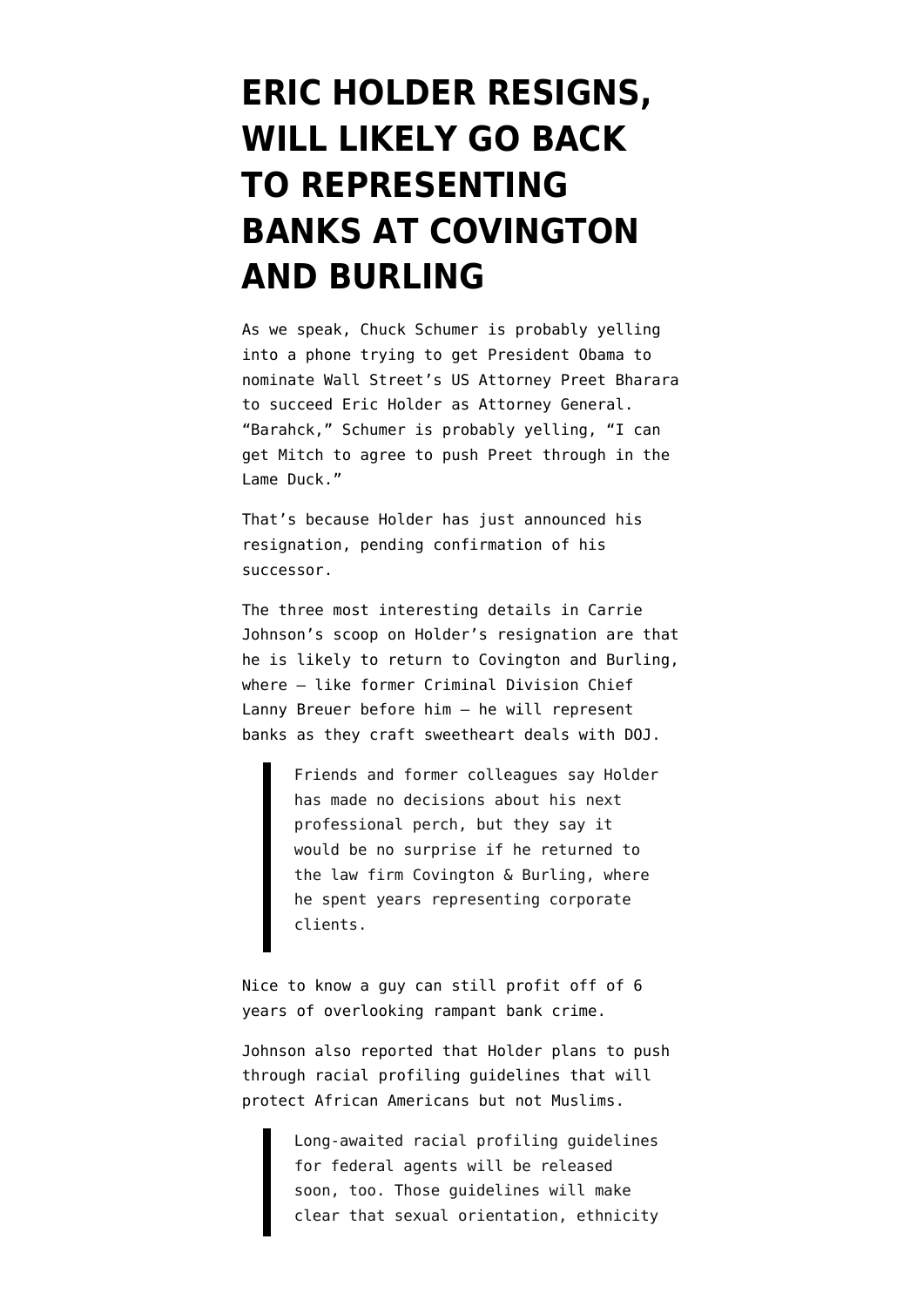and religion are not legitimate bases for law enforcement suspicion, but controversial mapping of certain communities — including Muslim Americans — would still be allowed for national security investigations, one of the sources said.

That will soil the one real bright spot of Holder's tenure at DOJ, his fight for civil rights.

Finally, Johnson reported that Don Verrilli the guy who seemed to, but did not quite  $-$  lose the ObamaCare fight is the leading candidate to replace Holder.

> The sources say a leading candidate for that job is Solicitor General Don Verrilli, the administration's top representative to the Supreme Court and a lawyer whose judgment and discretion are prized in both DOJ and the White House.

By "judgement and discretion," I wonder whether Johnson's sources are referring to Verrilli's stubbornness in not correcting the lies he told SCOTUS (wittingly or unwittingly) about DOJ's implementation of FISA Amendments Act in the Amnesty v. Clapper case. By claiming, falsely, that DOJ gives defendants notice that they've been caught using Section 702, Verrilli successfully beat back the Justices' concerns that no one would ever have standing to challenge these laws.

For what it's worth, I think people are vastly overestimating the time it will take to replace Holder. After all, Republicans are on the record that they believe Holder to be contemptuous of Congress. While the House GOP that is suing him don't actually get a vote on his replacement, surely they'll convince their proxy Ted Cruz to represent their contempt.

Thus, for the right candidate, I suspect